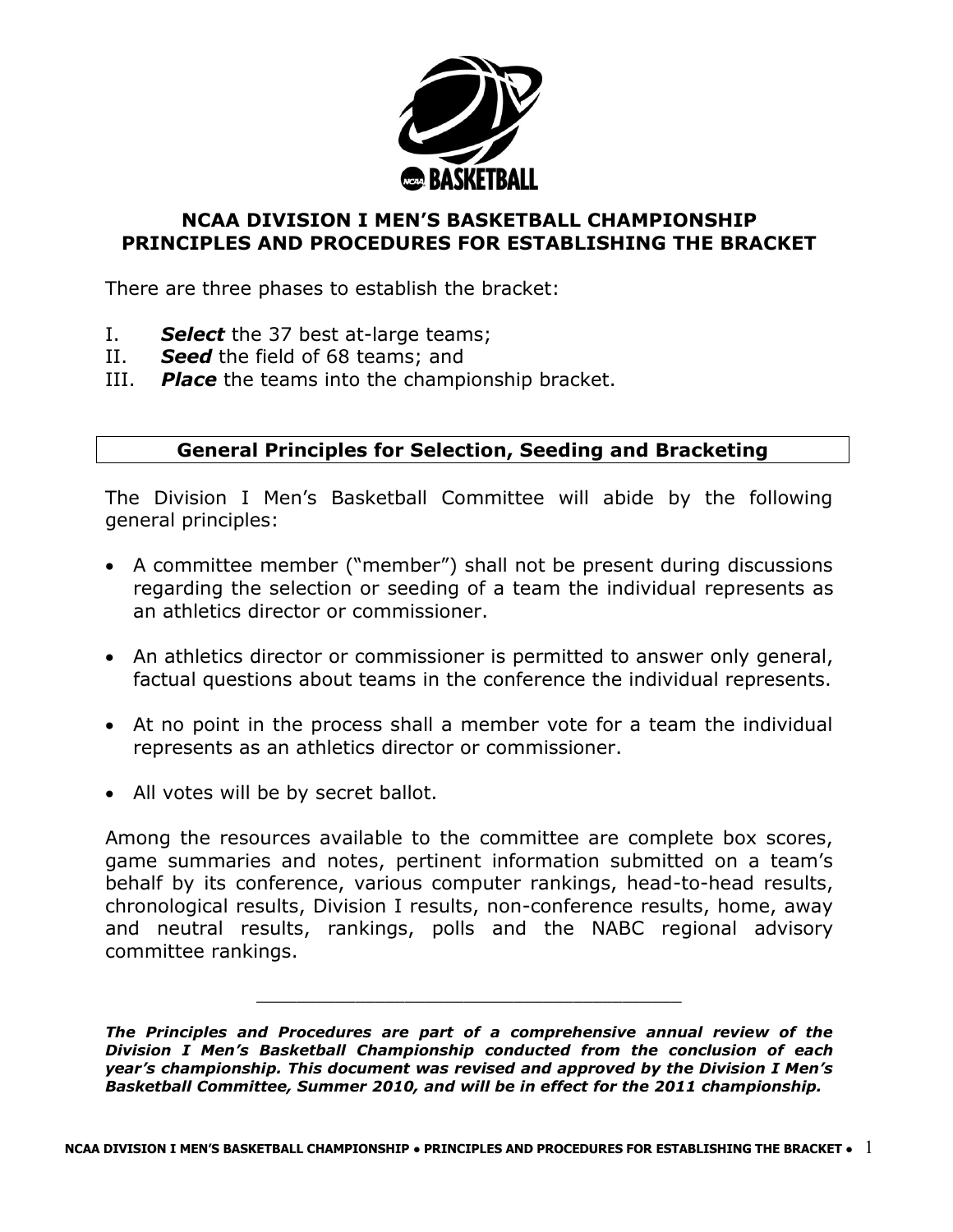## **I. Principles for Selecting At-Large Teams**

The **committee selects the 37 best teams** to fill the at-large berths. There is no limit on the number of at-large teams the committee may select from one conference.

### **Procedures for Selecting At-Large Teams Initial Ballot**

1. Prior to selection weekend, each committee member receives an "initial ballot" comprised of two columns listing all eligible Division I teams in alphabetical order.

Each committee member will submit the ballot by a designated time on the first full day of selection meetings:

- a. In the first column, each committee member shall identify not more than 37 teams that, in that member's opinion, should **be at-large selections** in the tournament based upon play to date, regardless of whether the team could eventually represent its conference as the automatic qualifier.
- b. In the second column, each committee member shall identify all teams that **should receive consideration** for atlarge berths. There is no minimum or maximum limit in the second column; however, only teams meriting serious consideration should receive votes.
- 2. Any team receiving all but two of the eligible votes in Column 1 is moved into the tournament field as an at-large selection.
- 3. The committee will form an **"underconsideration board"** consisting of an alphabetical listing of teams that:
	- a. Received more than one vote in either of the columns of the initial ballot but did not receive enough votes to be an atlarge team; or
	- b. Were recommended by more than one member prior to closing, or
	- c. Won or shared the regular-season conference championship, as determined by the conference's tie-break policy where applicable. This does not include

teams that won or shared a division title but were not the regular-season conference champion.

4. The initial "under consideration board" will then be closed.

A team may be removed from the "underconsideration board" at any time if it receives all but two of the eligible votes. A team may be added to the "underconsideration board" at any time provided it receives at least three eligible votes.

Verbal nominations are permitted.

## **Remaining Ballots**

- 1. The committee then begins evaluating those teams on the "under-consideration board."
- 2. Each committee member will list the best eight teams from the "under-consideration board," in no particular order, to be added to the at-large field.

When 20 or more teams are under consideration in "list X teams" ballots, each member shall list eight. When 14 to 19 teams are under consideration, each member shall list six. When 13 or fewer teams are under consideration, each member shall list four.

- 3. When 24 or fewer teams remain in the pool of teams (during the selection or seeding process), a member may not participate in "list X teams" votes if a team he or she represents as a commissioner or athletics director is included in the "pool."
- 4. The eight teams receiving the most votes comprise the next at-large ballot.
- 5. Committee members rank the eight teams, using a cross-country scoring system (i.e., the best team is valued at one point).
- 6. The four teams receiving the fewest points shall be added to the at-large field. The other four teams will be held for the next ballot.
- 7. Each committee member then submits a list of the best eight teams remaining on the "under-consideration board" to be added to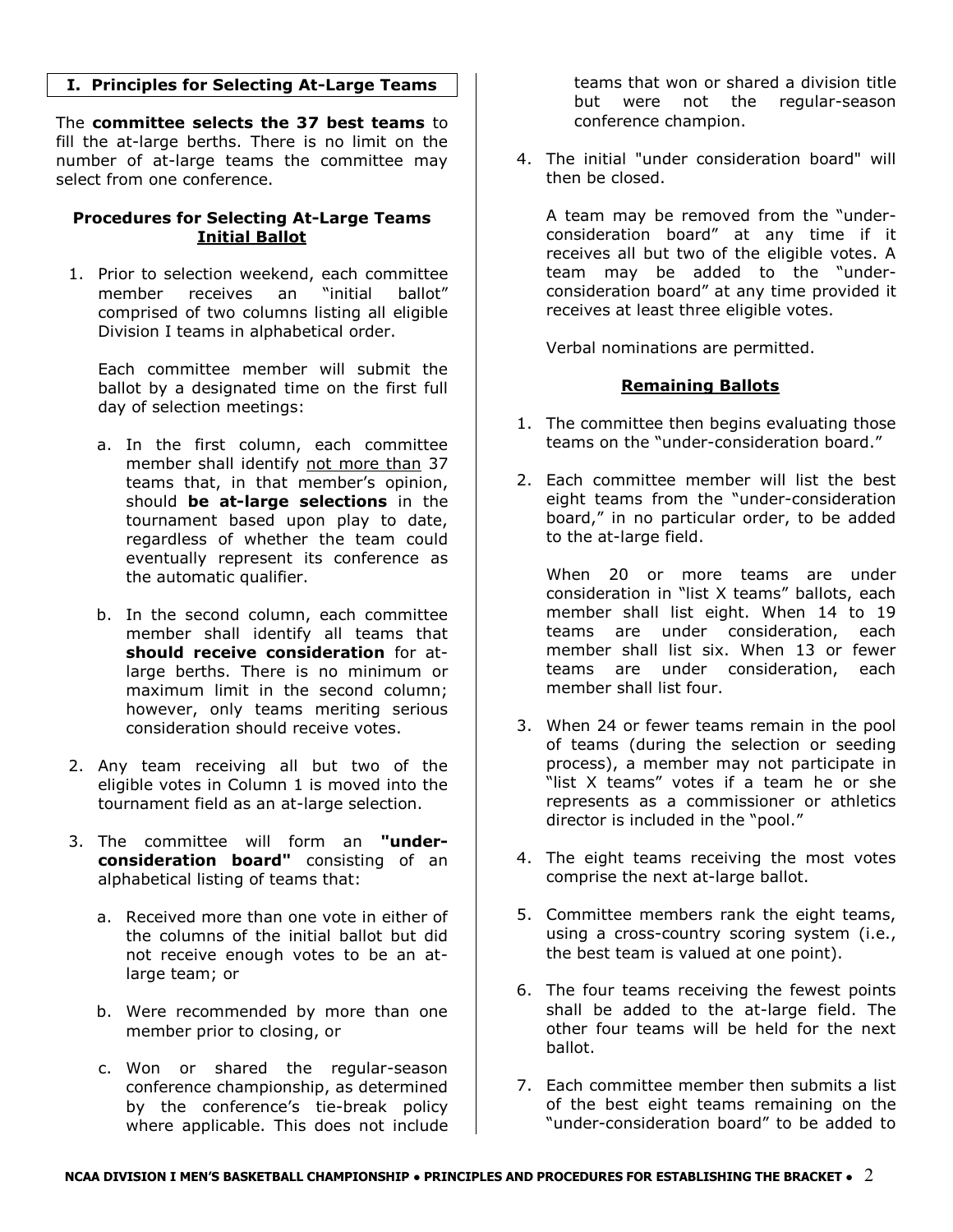the at-large field. The four teams with the highest vote totals are added to the teams carried over from No. 5 to comprise the next at-large ballot.

- 8. Steps No. 5, 6 and 7 will be repeated until all at-large berths are filled.
- 9. If a team fails to be included among the four teams receiving the fewest points (Step No. 4) for two consecutive "rank" ballots, it shall be returned to the "underconsideration board," without prejudice.
- 10. At any time during the process of selecting the at-large teams, the committee may elect to begin seeding the teams (Section II). This allows the committee to proceed while allowing time for results of games played during selection weekend.
- 11. A team may be removed from the at-large field by a vote of all but two of the eligible votes. Such a team would be returned to the "under-consideration board," without prejudice.
- 12. At any time during the process, the chair may suggest that the committee begin reviewing teams that should be eliminated from the "under-consideration board." The same voting procedures will be used, beginning with Procedure No. 2.
- 13. The number of teams eligible to receive votes may be increased or decreased by the chair if circumstances warrant. Further, the chair has the option to revise the number of teams from four to two to be moved into atlarge berths per Procedure No. 5.
- 14. At any time, the chair may call for a crosscountry vote of the teams remaining on the "under-consideration board."

#### **II. Principles for Seeding of Teams**

The committee will create a **"seed list"** (i.e. rank of the teams in "true seeds" 1 through 68) which is used to assess competitive balance of the top teams across the four regions of this national championship. Additionally, the seedlist reflects the sequential order with which teams will be placed in the bracket. Once the "seed list" is finalized, it remains unchanged while the bracket is assembled.

Importantly, various bracketing principles may preclude a team from being placed in its "true" seed on the "seed list."

#### **Procedures for Seeding the Teams**

1. Each committee member will submit a list of the best eight teams, in no particular order, from teams that are in the tournament as automatic qualifiers or at-large selections.

When 20 or more teams are under consideration in "list X teams" ballots, each member shall list eight. When 14 to 19 teams are under consideration, each member shall list six. When 13 or fewer teams are under consideration, each member shall list four.

- 2. When 24 or fewer teams remain in the pool of teams (during the selection or seeding process), a member may not participate in "list X teams" votes if a team he or she represents as a commissioner or athletics director is included in the "pool."
- 3. The eight teams receiving the most votes comprise the next seed list ballot.
- 4. Committee members rank the eight teams from No. 1, using a cross-country scoring system.
- 5. The four teams receiving the fewest points are moved onto the seed list in ascending order of vote total. The other four teams are held for the next cross-country ballot.
- 6. Each committee member then submits a list of the best eight remaining teams that are in the tournament as automatic qualifiers or at-large selections. The four teams with the highest vote totals are added to the teams carried over from No. 4 to comprise the next seed list ballot.
- 7. Steps No. 4, 5 and 6 are repeated until all the teams are seeded 1 through 68.
- 8. After a team has been voted into the seed list, it may be moved to a different position by a vote of all but two of the eligible voters. This "scrubbing" of the seed list allows the committee to affirm true seed accuracy throughout selection weekend and ultimately, in the bracket.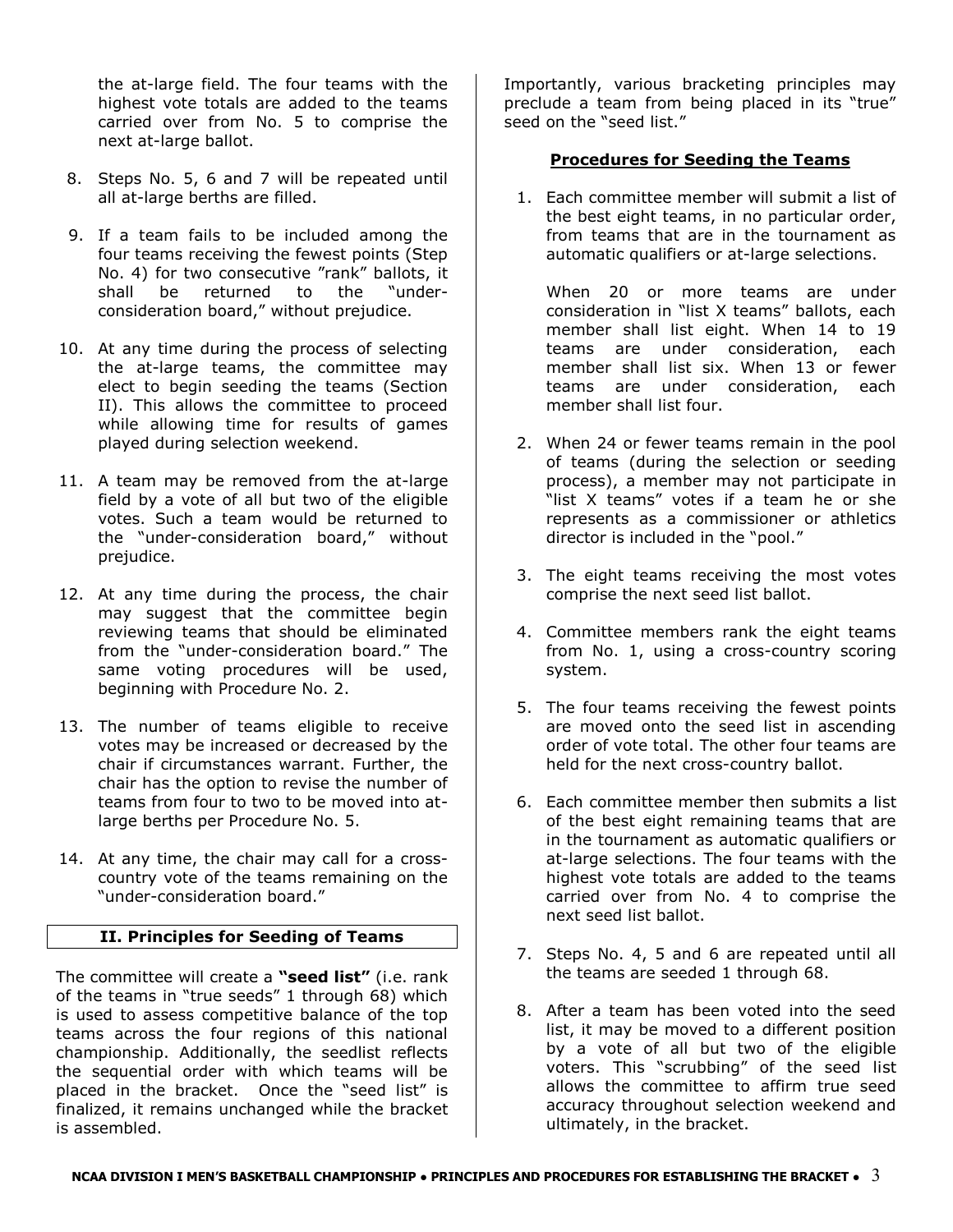9. The committee is not obligated to assemble the seedlist in numerical order. For example, at any time, the committee may use the procedures to determine the fourth quadrant of teams in the seed list.

#### **III. Principles for Placing Teams into Championship Bracket**

A **top priority for the committee is to achieve reasonable competitive balance** in each region of the bracket.

Sixteen levels are established (i.e., the seeds, 1 through 16) in the bracket that cross the four regions, permitting evaluation of four teams simultaneously on the same level. Teams on **each seed line** (No. 1, No. 2, No. 3, etc.) **should be as equal as possible**.

Each region is divided into quadrants with four levels in each, permitting the evaluation of four different sections within each region against the same sections in each of the other regions.

The committee will assign all four teams in each bracket group (seeds 1, 16, 8, 9), (4, 13, 5, 12), (2, 15, 7, 10), (3, 14, 6, 11) to the same second- /third-round site. There will be two "pods" at each second-/third-round site. The second-/thirdround sites that feed into a regional site may be in different geographic areas from the regional. Also, the two "bracket groups" at a second-/thirdround site may feed into different regional sites.

#### Each of **the first three teams selected from a conference shall be placed in different regions**.

There **shall not be more than two teams from a conference in one region** unless a ninth team is selected from a conference.

**No more than one team from a conference may be seeded in the same grouping of four** in line Nos. 1-4 and 13-16 in a region, unless a conference has four or more teams seeded in line Nos. 1-4. In lines No. 5-12, two teams from the same conference may be placed in the same group of four.

**Conference teams shall not meet prior to the regional final** unless a ninth team is selected from a conference. If the committee is unable to reconcile the bracket after exhausting

all reasonable options, it has the flexibility to waive this principle to permit two teams from the same conference to meet each other after the second round.

To recognize the demonstrated quality of such teams, **the committee shall not place teams seeded on the first five lines at a potential "home-crowd disadvantage" in the second round.**

The last four at-large teams selected to the field, as well as teams seeded 65 through 68, will be paired to compete in first-round games on Tuesday and Wednesday following the announcement of the field.

The winners of the first-round games will advance to a second-round site to be determined by the committee during selection weekend. In the event a first-round site is also a second- and third-round site, the winners of first-round games may be assigned to that site, regardless of the days of competition.

Teams **will remain in or as close to their areas of natural interest as possible**. A team moved out of its natural area will be placed in the next closest region to the extent possible. If two teams from the same natural region are in contention for the same bracket position, the team ranked higher in the seed list shall remain in its natural region.

A **team will not be permitted to play in any facility in which it has played more than three games during its season**, not including conference post-season tournaments.

A **host institution's team shall not be permitted to play at the site where the institution is hosting**. However, the team may play on the same days when the institution is hosting.

A **team may be moved one seed line from its true seed line** (e.g., from a No. 13 seed to a No. 12 seed) when it is placed in the bracket if necessary to meet the principles.

### **Procedures for Placing the Teams into the Bracket**

1. The committee will then place the four "number 1 seed" teams seeded 1 through 4 in each of the four regions, then determine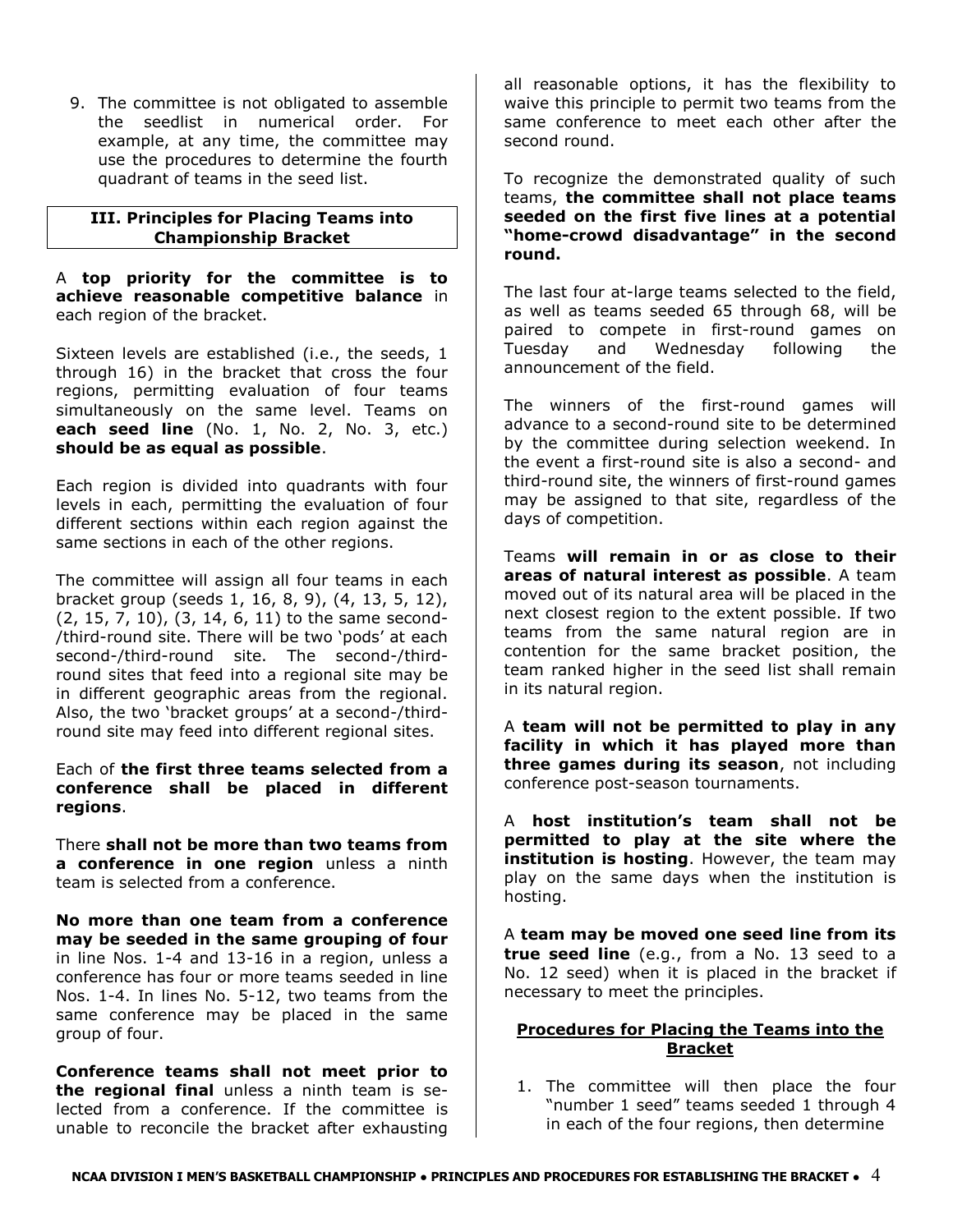the Final Four semifinals pairings, making best effort to pair the top No. 1 seed"s region against the fourth No. 1 seed"s region and the second No. 1 seed"s region against the third No. 1 seed"s region.

- 2. The committee will then place the No. 2 seeds in each region in true seed list order.
- 3. The committee will then place the No. 3 seeds in each region in true seed list order.
- 4. The committee will then place the No. 4 seeds in each region in true seed list order.
- 5. After the top four seed lines have been assigned, determine the relative strengths of the regions by adding the "true seed" numbers in each region to determine if any severe numerical imbalance exists. Generally, no more than five points should separate the lowest and highest total.
- 6. In "true seed" order, the committee then assigns each team (and, therefore, all teams in its bracket group—e.g., seeds 1, 8, 9, 16) to second-/third-round sites.
- 7. The committee with then place seeds No. 5 through 16 in the bracket, per the principles. The committee will assign four teams the seed of its bracket line number (i.e., five through sixteen) rather than using the "true" seed-list number. The four teams on each line 5 through 16, therefore, have the same numerical value.

#### **Additional Considerations**

- 1. If possible, **rematches of regular-season games should be avoided in the second and third rounds**.
- 2. If possible, **rematches of previous years' tournament games should be avoided in the second and third rounds**.
- 3. If possible, after examining the previous five years" brackets, **teams or conferences will not be moved out of its natural region** or geographic area an inordinate number of times.

#### **Rating Percentage Index (RPI)**

The Rating Percentage Index (RPI) was created in 1981 to provide supplemental data for the Division I Men"s Basketball Committee in its evaluation of teams for at-large selection and seeding of the championship bracket.

Several independent elements are combined to produce the RPI. These elements are a part of the statistical information that may or may not be utilized by each member in any manner they choose.

The RPI is one of many resources/tools available to the committee in the selection, seeding and bracketing process. Computer models cannot accurately evaluate qualitative factors such as games missed by key players or coaches, travel difficulties, the emotional effects of specific games, etc.

In January, the NCAA will release the official RPI on a weekly basis at www.ncaa.com.

Each committee member independently evaluates a vast amount of information during the process to make individual decisions. It is these qualitative, quantitative and subjective opinions -- developed after hours of personal observations, discussion with coaches, directors of athletics and commissioners, and review and comparison of various data -- that each individual ultimately will determine their vote on all issues related to selections, seeding and bracketing.

The individual components (i.e., win-loss record, opponents' record, opponent opponents' record, where the game is played) of the RPI in and of themselves, are important in the evaluation process.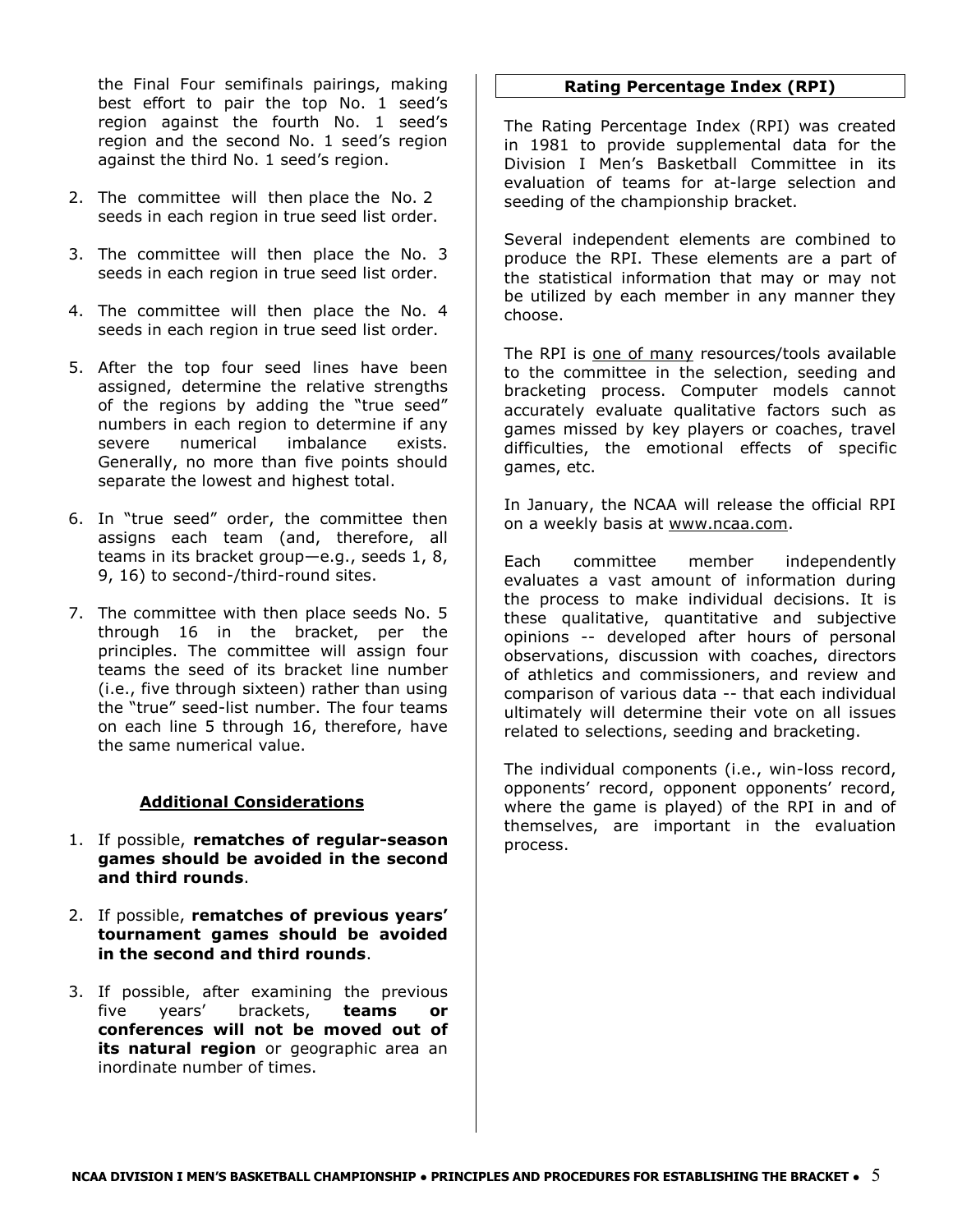# **SEED LIST**

**The committee will create a "seed list" (i.e. rank of the teams in "true seeds" 1 through 68) which is used to assess competitive balance of the top teams across the four regions of this national championship. Additionally, the seed list reflects the sequential order with which teams will be placed in the bracket. Once the "seed list" is finalized, it remains unchanged while the bracket is assembled.**

**The last four at-large teams selected to the field, as well as teams seeded 65 through 68, will be paired to compete in first-round games on Tuesday and Wednesday following the announcement of the field. The winners of the first-round games will advance to a second-round site to be determined by the committee during selection weekend. In the event a first-round site is also a second- and third-round site, the winners of first-round games may be assigned to that site, regardless of the days of competition.**



## **TRUE SEED**